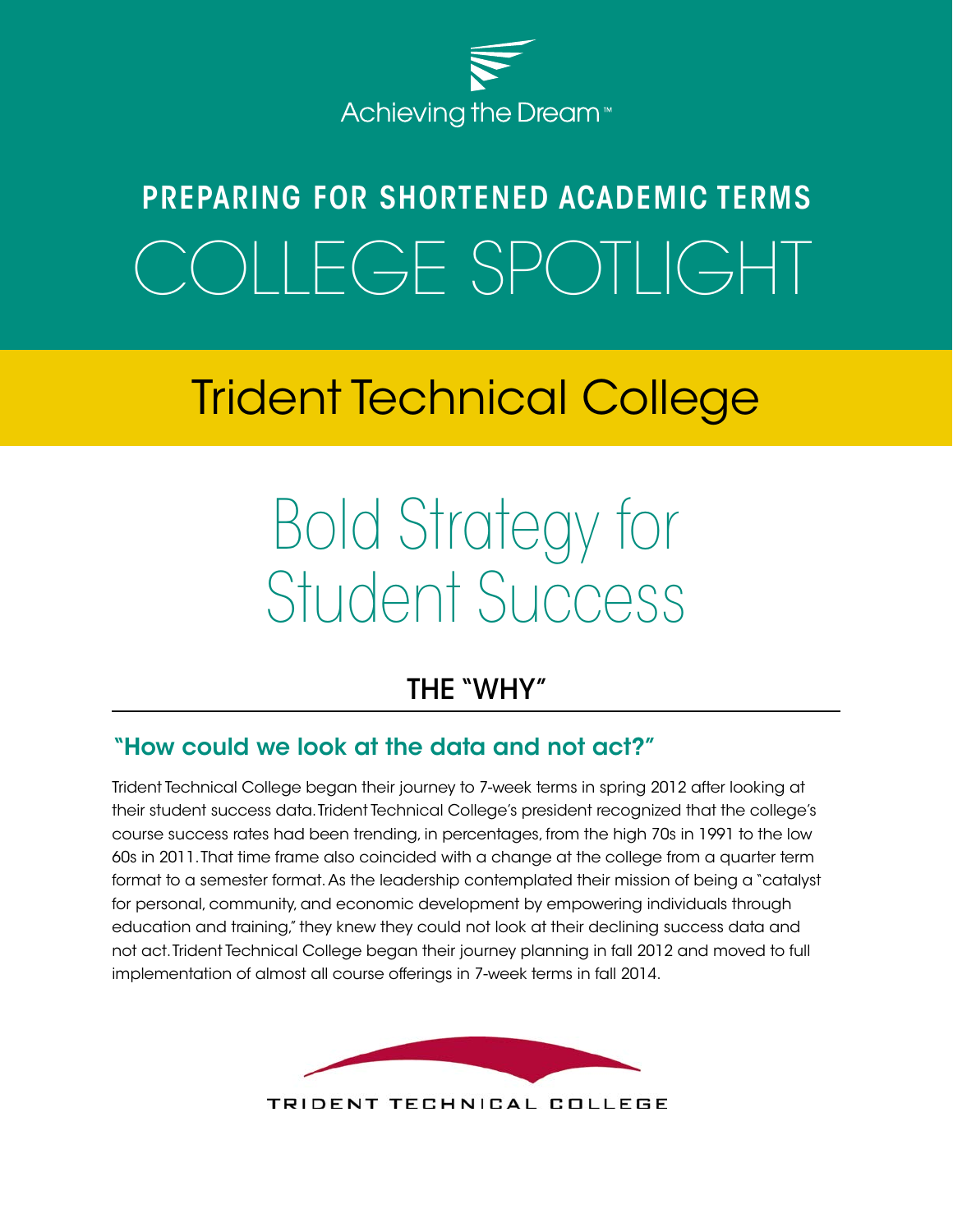## THE WORK

#### "I can't lecture for nine hours."

#### COURSE REDESIGN

TTC took almost two years to prepare and launch their new academic calendar. Even with so much preparation time, there were still worries that the faculty would not be ready to offer their courses in 7-week terms. Initially faculty were concerned about how they would fit everything into a shorter format. As faculty approached the conversion with a traditional lecture mindset, it

became clear that being successful in this format was going to be less about a simple conversion of content into a shorter term and more about a redesign of courses, content, and competencies. Academic leaders and champions worked to share new learning strategies that could be leveraged now that they had more time with students in the classroom. To help with preparation, the dean of arts asked all instructors to teach at least one course in the



shortened format. This strategy was helpful for their division, and it became clear that launching to the shortened terms was more difficult for areas that did not pilot first.

#### PROFESSIONAL LEARNING

When TTC was making their preparations there were not a lot of other peer institutions in the field that had made this conversion to shorter terms across an institution. And while they had not seen a college operate fully in a 7-week calendar, the faculty did have access to support in the area of best practices in course design. In preparation for redesigning courses, senior leadership set aside professional development funds for faculty to bring in experts and go to conferences—funds that would help them explore best practices in pedagogy for their courses. Faculty looked to infuse more active learning strategies, problem-based learning, and flipped classroom structures to help them meet their competencies and engage students in multiple modalities. They flexed the use of their digital platforms and materials to be sure students had everything they needed on the first day of class. Access to professional learning was a critical part in getting the faculty ready for a 7-week schedule.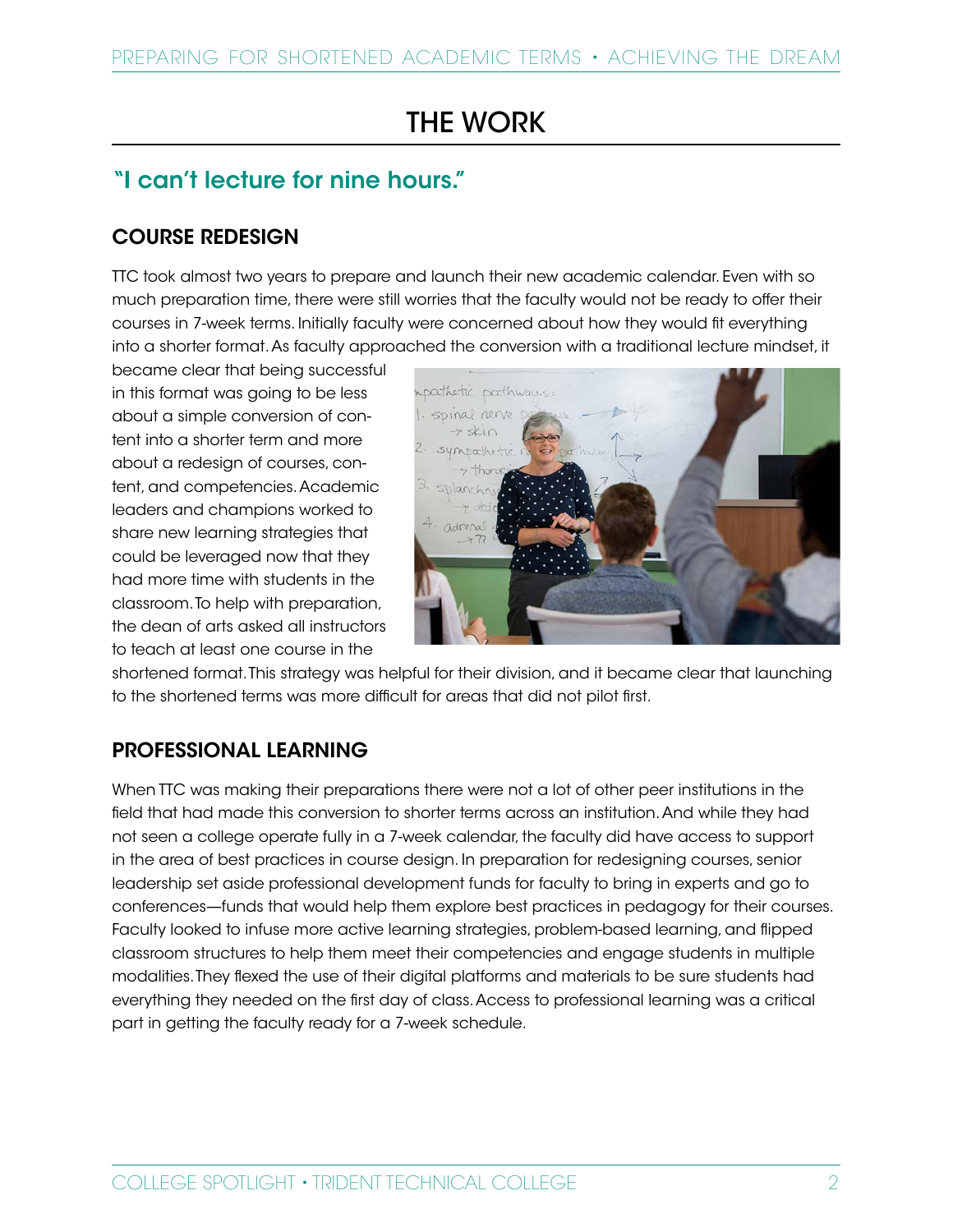#### EXCEPTIONS THAT MAKE SENSE

When the college began the conversion to a 7-week calendar there were very few exceptions granted to keep courses in the traditional 15-week semester. The goal was to convert as com-

pletely as possible to make all processes easier on the college and the students. However, there were some exceptions that made sense for TTC's unique courses and programs based on the impact shorter terms would have on students in that area. Large animal veterinary courses were exclusively field trip based, and it was too difficult to make that experience fit into two trips per week for the students. TTC's nursing clinicals moved smoothly to the 7-week schedule in 2007 (well before the



full college transition), but the health science division looked closely at all program areas to ensure students were getting sufficient exposure to different clinical experiences. They realized that respiratory therapy assistant clinicals was such a specialty area that only giving students 7 weeks to participate in clinicals was not giving them enough exposure to different patient cases, and they made the case to keep those clinicals at 15 weeks. Horticulture was one other area that tried the 7-week term but struggled to create the same hands-on experience for students in a shorter amount of time. Overall, the college centered the discipline and the student experience when making decisions about exceptions.

#### "If you have a process issue before the shift, it will remain an issue after."

#### NONACADEMIC CHANGES

TTC realized that many of their deadlines and turnaround times would need to be adjusted during the shift to two 7-week terms. In order to begin framing what this might look like for students and the offices that serve students, TTC created and marketed a "Seat Ready" campaign as part of their rollout. Creation of the Seat Ready campaign began with the end in mind and meant that students had all onboarding and enrollment processes complete and would be ready for learning on the first day of class. Offices such as admissions, the registrar, billing, and financial aid considered the amount of time they needed to process applications, materials, and requests and drafted a timeline for students that indicated ideally what deadlines should be for students to be seat ready by the first day of class. This type of work cannot be done in isolation and requires all stakeholders to be at the table to ensure deadlines are reasonable. Actions in one office impact process in other aligned offices. To ensure a systemic approach, the VP of academic affairs convened a cross-college team weekly to ensure changes were being made collaboratively.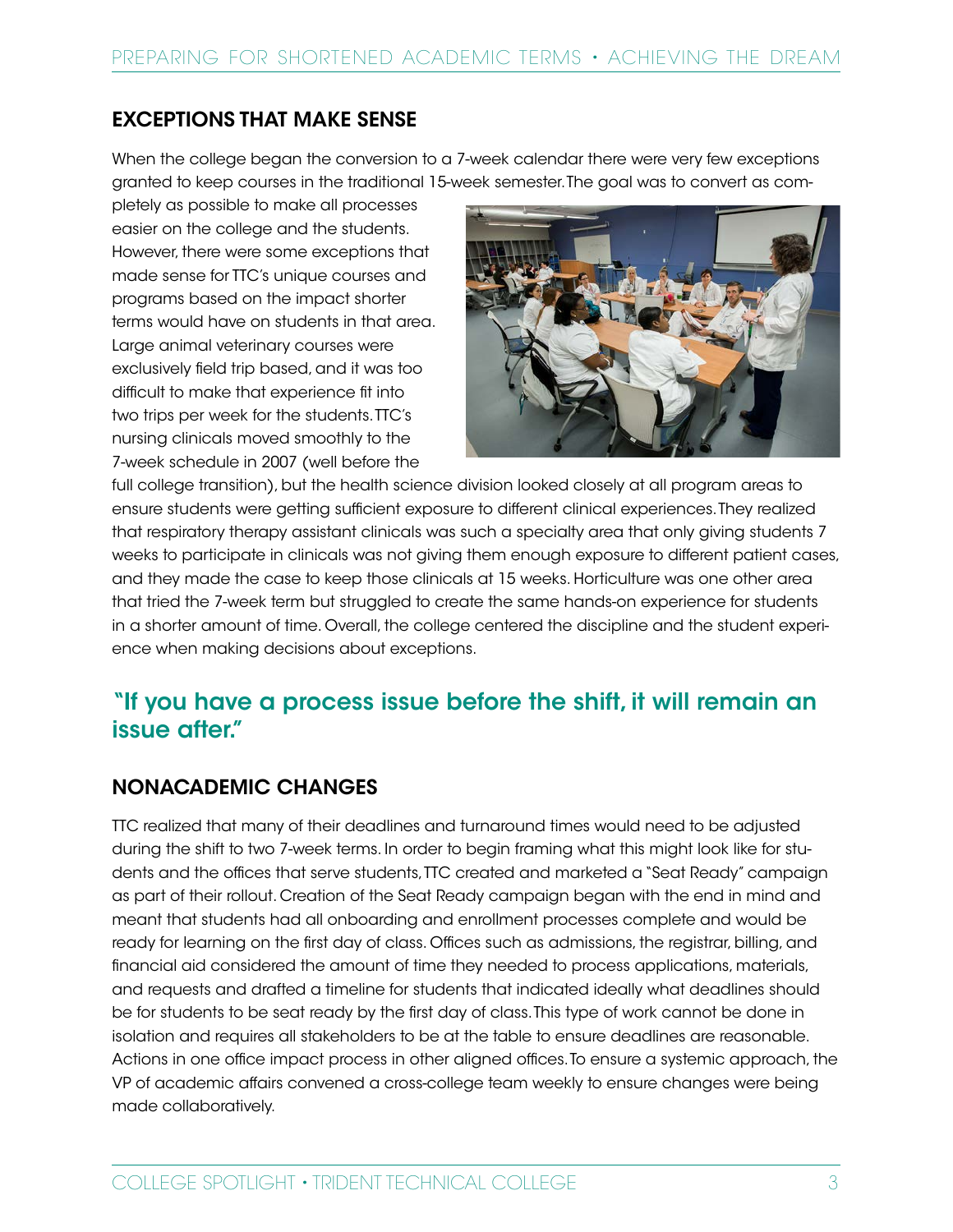#### COMMUNICATION IS MISSION CRITICAL.

Trident recognized the importance of early, transparent communication to both internal faculty and staff and to students early in their processes. In order to ensure that students understood the impending changes, TTC created many opportunities for students to learn about the 7-week terms and to ask questions about the impact of these changes on their circumstances. Besides the Seat Ready marketing campaign, the college also held numerous listening sessions in which faculty and staff from across the college were available to answer questions.

TTC reflected that even after their robust marketing campaign and many listening sessions that were conducted across the college, they still saw a gap in student comprehension that required staff to do a lot of one-on-one sessions with students. Communicating with current students

required a different approach than with new students, because the current students were accustomed to the previous processes and were more concerned about the changes to 8-week terms. It was important to make sure that students heard the information more than once and in multiple formats.

The counseling department at TTC also realized the value of communicating with students to get them ready for the 8-week transition. Counselors reported that students



living with disabilities were initially anxious about this change in the schedule when it was first announced. Students were concerned that the pace would be unmanageable for them and worried about their ability to be successful. In response, the counselors worked individually with students to help them identify academic strategies and college supports that would help them manage their courses and pace. Timely communication to faculty was also important at the beginning of the semester to ensure supports and accommodations could be in place at the beginning of the term for students to be most successful.

#### FINANCIAL AID DECISIONS ARE CONTEXTUAL AND IMPACTFUL.

Many colleges make the decision to keep as much processing (e.g., registration or billing) on a semester schedule to be the least disruptive to both the college and the students. However, Trident Tech made the decision to disburse financial aid twice a semester based on student attendance in classes for each 7-week term. The director of financial aid recognizes that institutions need to take their own context into account before they make that decision. Each choice comes with different inherent risks, and each college needs to determine the level of financial risk they are willing or allowed to assume when disbursing aid to students. Late financial aid disbursements can be difficult for students who need their aid money for personal expenses. To help alleviate the impact, the college has been counseling students on financial wellness and options they have at the college for other forms of financial assistance.